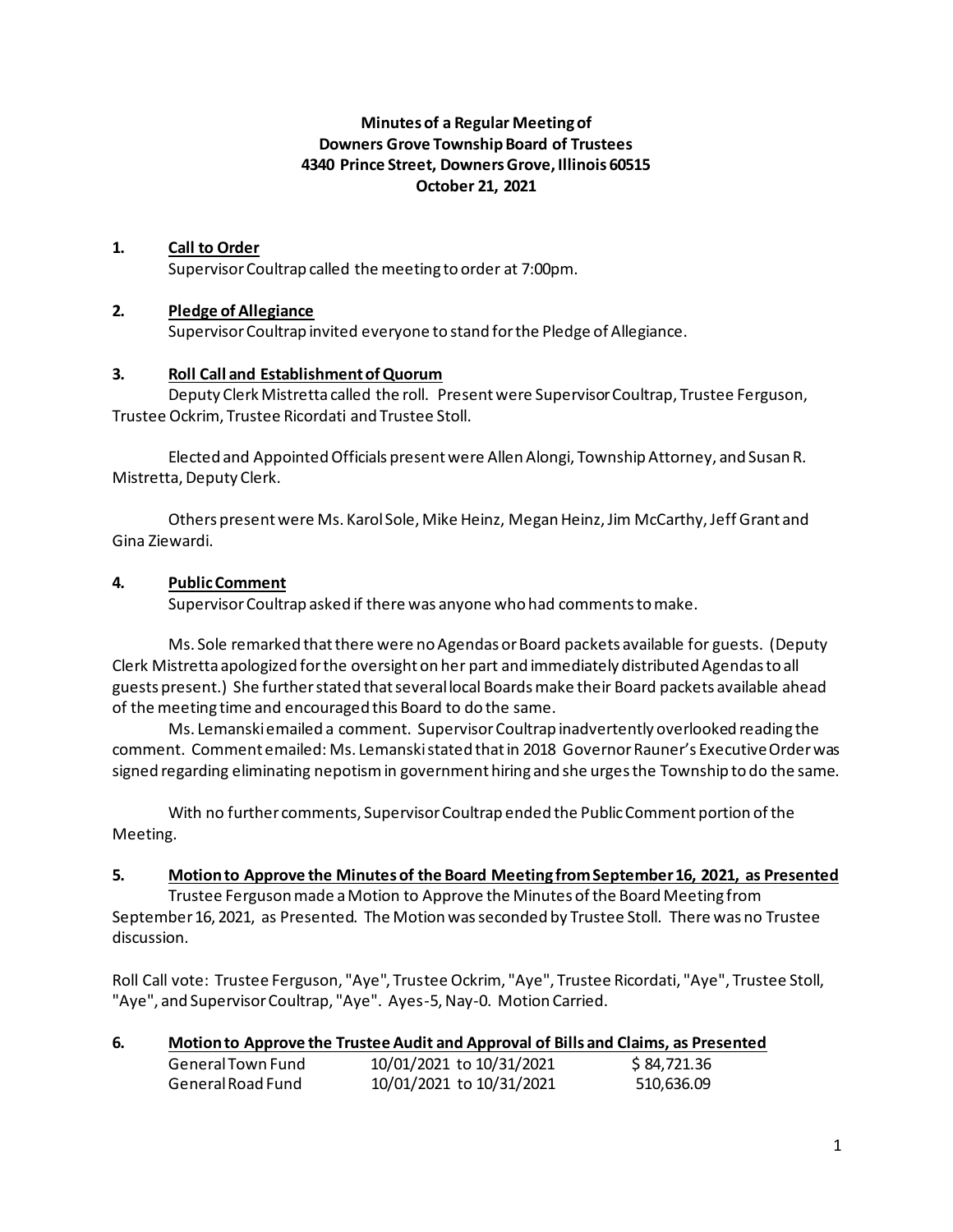Trustee Ricordati made a Motion to Approve the Trustee Audit and Approval of Bills and Claims, as Presented. The Motion was seconded by Trustee Ferguson. There was no Trustee discussion.

Roll Call vote: Trustee Ferguson, "Aye", Trustee Ockrim, "Aye", Trustee Ricordati, "Aye", Trustee Stoll, "Aye", and Supervisor Coultrap, "Aye". Ayes-5, Nay-0. Motion Carried.

## **7. Motion to Approve Resolution 2021-1021 Reappointing James P. McCarthy as President for Golfview Hills Fire Protection District**

Deputy Clerk Mistretta read the Resolution. Trustee Ferguson made a Motion to Approve Resolution 2021-1021 Reappointing James P. McCarthy as President for Golfview Hills Fire Protection District. The Motion was seconded by Trustee Ricordati. There was no Trustee discussion.

Roll Call vote: Trustee Ferguson, "Aye", Trustee Ockrim, "Aye", Trustee Ricordati, "Aye", Trustee Stoll, "Aye", and Supervisor Coultrap, "Aye". Ayes-5, Nay-0. Motion Carried.

## **8. Prairie Garden Presentation by Jeff Grant of Downers Grove North High School**

Jeff Grant, a teacher at Downers Grove North High School, gave an update on the work done by students at the Prairie Garden located at the Township Center. The update can be viewed on the recording of the meeting located at dgtownship.com. Mr. Grant ended his update with his gratitude to Downers Grove Township for the opportunity.

## **9. Supervisor's Report**

Supervisor Coultrap stated that the Township was spearheading a clean-up at Oak Hill and Oak Crest Cemeteries on October 16 and October 23. Boy Scout Troop #99 of Downers Grove will also be present to assist.

Supervisor Coultrap said he was happy to announce that Peoples Resource Center has begun Computers for Seniors classes at the Township Center. There was also a ceramics class.

Finally, Supervisor Coultrap informed everyone that FFDGTS' annual fundraiser will be held at the Township Center on Thursday, October 28, 2021, from 5:30pm to 7:30pm.

## **10. Assessor's Report**

There was no Assessor's Report.

## **11. Highway Commission Report**

Although he was not present at the meeting, Highway Commissioner Andy Anderson provided the following report, which was read at the meeting by Supervisor Coultrap:

"In the last month, the Highway Department has been working on the following projects: K-5, our paving contractor for the Clarendon Hills Road project, finished the paving of Clarendon Hills Road and followed up with striping the next day.

We continued our fall brush pick-up in Sections 2, 3 and 4.

We trimmed several trees on our trim list in the Hinswood and Farmingdale North subdivisions. Several rows cut-backs were also done ahead of our Township paving project.

We worked with our Gradall operator for the last week this year. Culverts were replaced and ditching, as well as gradall work and restoration were done in the Woman's and Riverview subdivisions, The Gardens and Clarendon Hills Road.